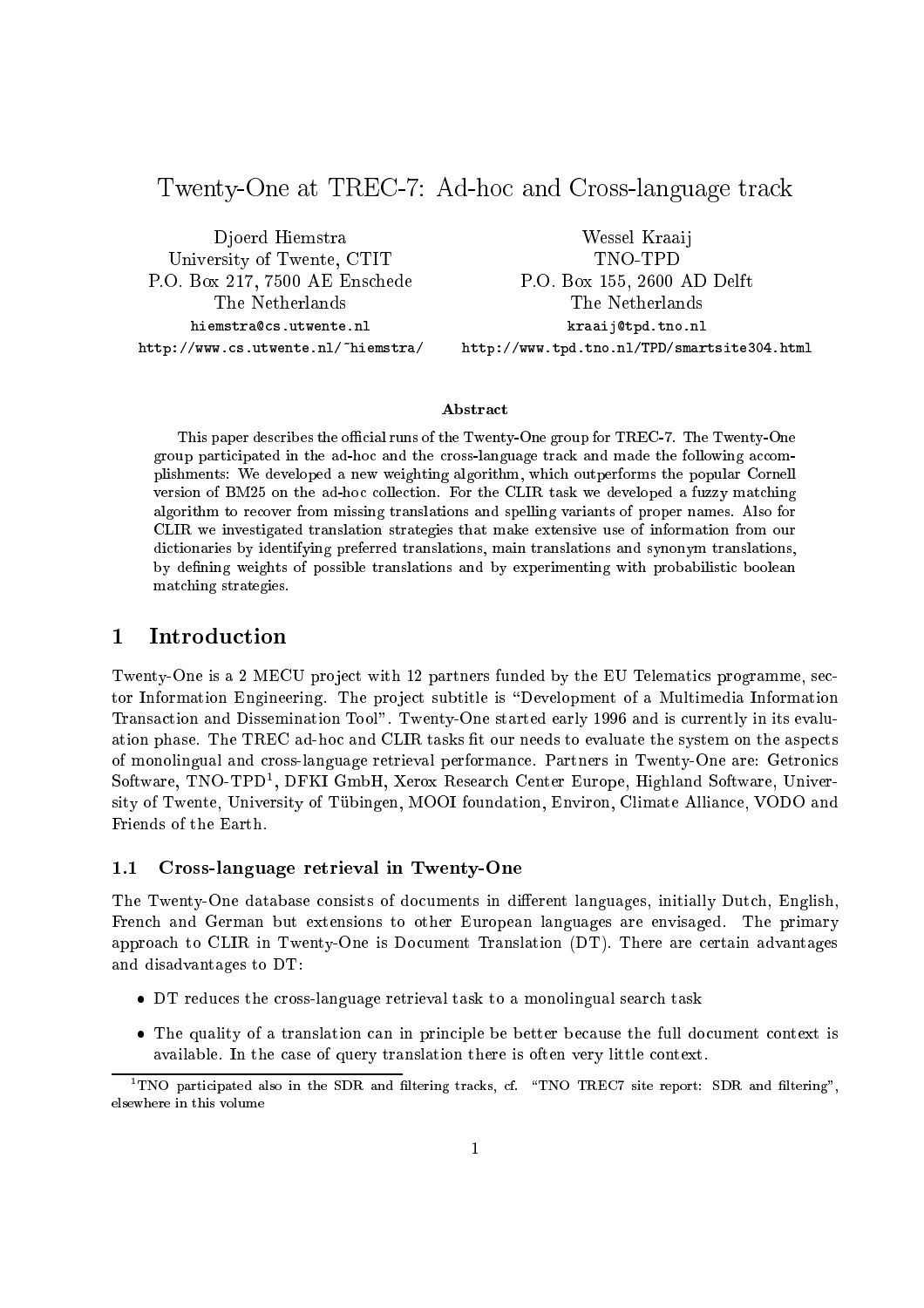- $\bullet$  DT is slow but can be done off-line, therefore the time constraints are less severe.
- DT requires a full translation of the document base for each supported language, which makes it not really scalable.

The DT approach in Twenty-One can be supplemented with or replaced by query translation depending an the application and collection size. A more elaborate description can be found in [7].

### 1.2 The Twenty-One retrieval system

The Twenty-One demonstrator system is on-line since March 1998.<sup>2</sup> It is based on two types of indexes:

- 1. a fuzzy phrase index based on n-gram search on phrases,
- 2. a standard Vector Space Model (VSM) index based on lemmas.

The first index type is well suited for short queries and interactive query refinement, whereas the VSM index is better suited for longer queries. Before a document is processed by the Twenty-One system it goes through a number of NLP preprocessing steps.

- 1. The language of the document is identied.
- 2. The document is translated to the other supported languages using the Logos machine translation system. A copy of the translated document is kept in the database to give a high quality preview of the document in the users preferred language.
- 3. The original document and the machine translated documents are tokenised, part-of-speech disambiguated and lemmatised using the morphological tools of Xerox. The lemmas are used to build the vector space index.
- 4. Part-of-speech tags are used to extract noun phrases from the documents using the TNO parser. Noun phrases are used to build the fuzzy phrase index.
- 5. For language pairs not supported by Logos, the lemmatised and noun phrase bracketed document is translated using the VLIS lexical database of Van Dale Lexicography. Translations are used to build the fuzzy index and the VSM index for the other languages. Again a copy is kept in the database for previewing in the user-preferred language.

#### $1.3$ Twenty-One in TREC

For the TREC-7 evaluations we did not use the Twenty-One system in the setup mentioned above, primarily because of the size of the CLIR document collection. Instead we followed a query translation approach. Because of its modular design we were able to build versions of the Twenty-One system that are specically suited for the TREC tasks.

One of our main goals after the first TREC-participation in TREC-6  $[8]$  was to upgrade the monolingual performance of our system to a level that is comparable with groups already participating in TREC. To test the baseline performance of our system we entered the ad-hoc task with a simple version of the Twenty-One system, only using the TNO VSM engine and Porters stemmer for English. For the CLIR task we were able to use most of the Twenty-One modules. We used

<sup>2</sup> http://twentyone.tpd.tno.nl/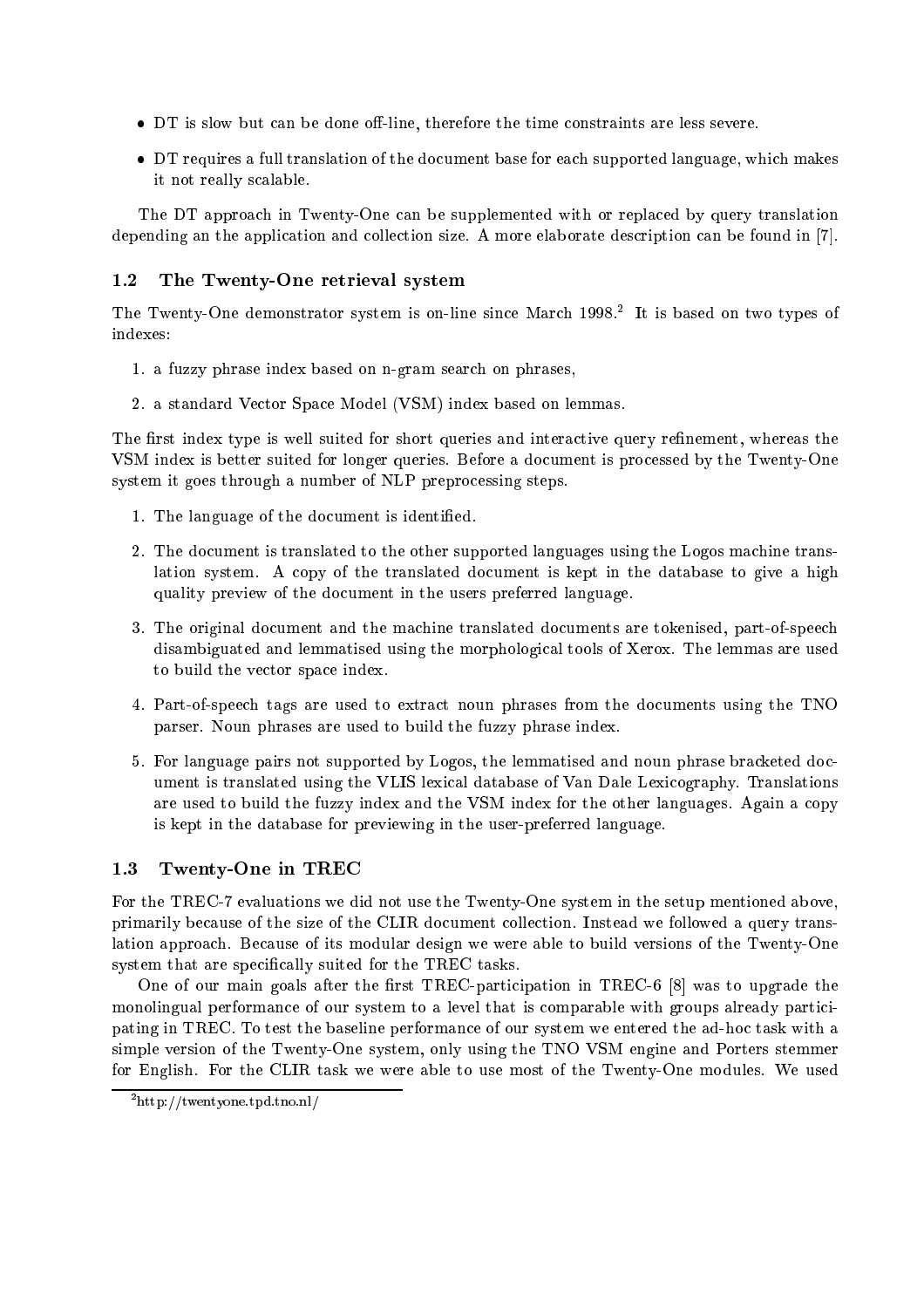the VSM engine for retrieval, but also the fuzzy index to recover from missing translations and spelling variants of proper names. As a preprocessing step before indexing and translation we used the Xerox morphological tools. The VLIS lexical database of Van Dale Lexicography was used for the translation of the queries.

This paper is organised as follows. In section 2 we describe our work on the ad-hoc task. Section 3 describes our work on the CLIR task. Section 4 will give concluding remarks.

### 2 The ad-hoc task

The main contribution of Twenty-One to the TREC ad-hoc task is an experiment with a new weighting algorithm. The weighting algorithm was developed from scratch within the linguistically motivated probabilistic model of information retrieval [2]. The model uses language models and techniques that find their origin in the field of statistical natural language processing, an approach that others are also beginning to investigate  $[11]$ . Advances already made in the field of statistical NLP (see e.g. [9] for an overview) are used to give a probabilistic justification for using  $tf.idf$  weights. The experiment described in this paper shows that the new weighting algorithm outperforms the Cornell version of BM25 algorithm on the TREC-7 collection.

### 2.1 A linguistically motivated probabilistic model of IR

In the linguistically motivated probabilistic model documents and queries are described by compound events. A compound event is an event that consists of two or more single events, as when a die is tossed twice or three cards are drawn one at a time from a deck [10]. The single events that define the compound event are the index terms in the collection. Given a document-id, index terms are assumed to be independent. The probability of the compound event should therefore be calculated by multiplying the probabilities of the single events as in equation 1.

$$
P(T_1, T_2, \cdots, T_n | D) = \prod_{i=1}^n P(T_i | D)
$$
 (1)

The general idea is the following. Each document contains a small sample of natural language for which the retrieval system should build a statistical language model  $P(T|D)$  where T is a single event. If the user enters a query  $T_1, T_2, \cdots, T_n$  the system uses equation 1 to calculate the probability of that query given each possible value of the document-id  $D$ . Perhaps the most straightforward way to estimate the probabilities  $P(T|D)$  would be maximum likelihood estimation. A maximum likelihood estimate maximises the probability of observed events and assigns zero probability to unseen events. This makes the maximum likelihood estimate unsuitable for directly estimating  $P(T|D)$  because it would assign zero probability to each document that does not contain all of the query terms. The problem that many of the possible events do not occur in the actual data is a well known problem in the field of statistical NLP: the sparse data problem. There are a number of standard solutions to the sparse data problem, one of them being estimation by linear interpolation. It is possible to remove the zero probabilities by mixing the maximum likelihood model of  $P(T|D)$ with a model that suffers less from sparseness like the marginal  $P(T)$  as in equation 2.

$$
P_{li}(T|D) = \alpha_1 P_{mle}(T) + \alpha_2 P_{mle}(T|D), \ \ 0 < \alpha_1, \alpha_2 < 1 \ \text{and} \ \alpha_1 + \alpha_2 = 1 \tag{2}
$$

In equation 2 global information  $P(T=t)$  on the term t is mixed with local information  $P(T=t|D)$ on the term. The mix of global and local information is determined by the value of  $\alpha_1$  (which also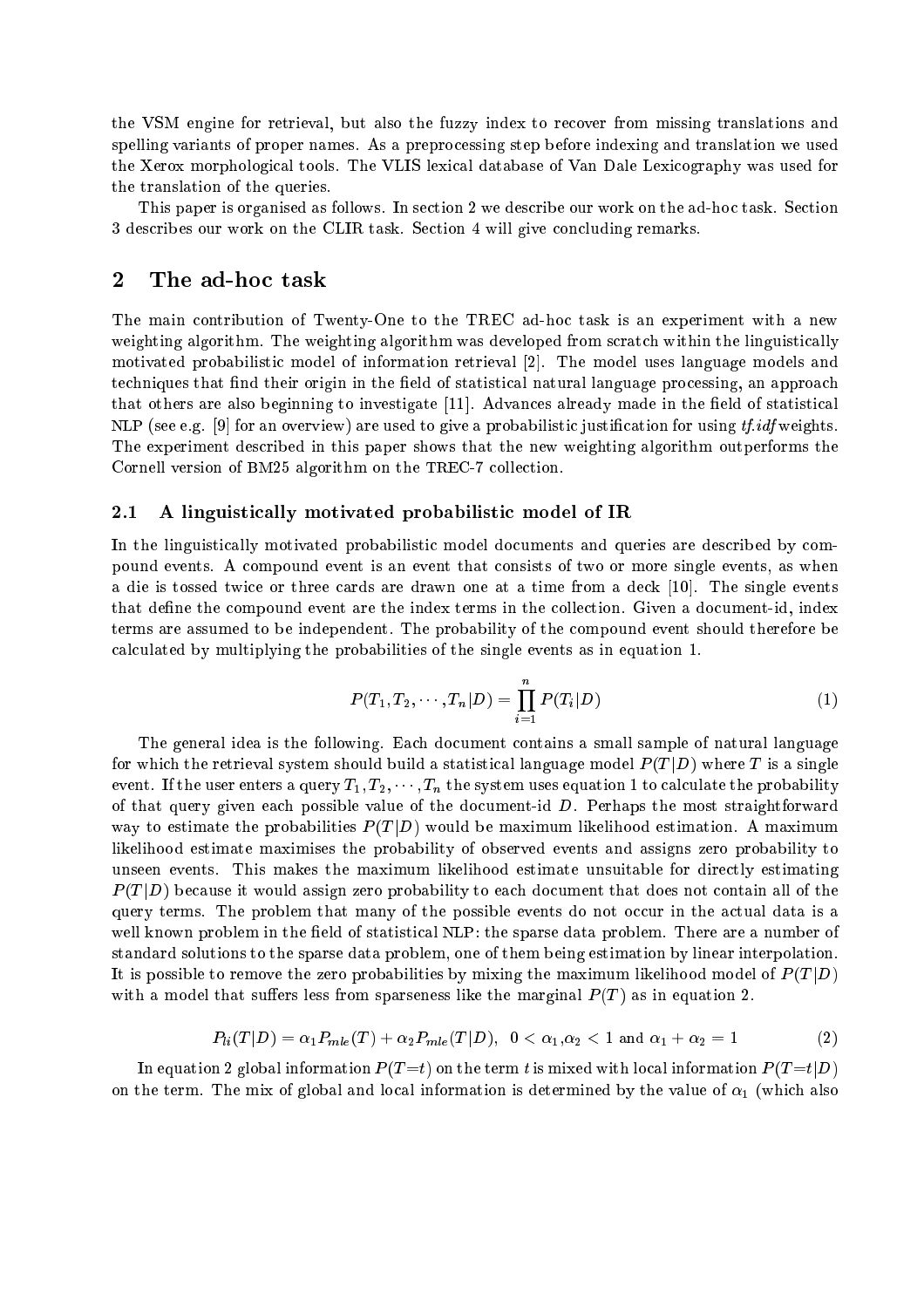determines the value of  $\alpha_2$  by  $\alpha_2 = 1 - \alpha_1$ . It is standard practice in IR to use the document frequency for global information and the term frequency for local information. The document frequency  $df(t)$  is defined by the number of documents in which the term t occurs. The term frequency  $tf(t, d)$  is defined by the number of times the term t occurs in the document d. Equation 3 defines how probabilities are estimated from document frequencies and term frequencies.

$$
P(T_i = t_i | D = d) = \alpha_1 \frac{df(t_i)}{\sum_t df(t)} + \alpha_2 \frac{tf(t_i, d)}{\sum_t tf(t, d)}
$$
\n
$$
(3)
$$

### 2.2 Rewriting to vector product normal form

We used the TNO vector space retrieval engine for the TREC-7 experiments. Obviously the ranking formula based on equations 1 and 3 cannot be used directly in a vector space engine. There is however a ranking formula that produces the same ranking as the ranking formula introduced in the previous section which can be implemented using the vector product similarity measure. This can be shown by rewriting.

$$
P(T_1 = t_1, \cdots, T_n = t_n | D = d) = \prod_{i=1}^n (\alpha_1 \frac{df(t_i)}{\sum_t df(t)} + \alpha_2 \frac{tf(t_i, d)}{\sum_t tf(t, d)}) \tag{4}
$$

$$
\propto \sum_{i=1}^{n} \log(1 + \frac{tf(t_i, d)}{df(t_i) \sum_t tf(t, d)} \cdot \frac{\alpha_2 \sum_t df(t)}{\alpha_1}) \tag{5}
$$

Equation 4 follows directly from equation 1 and 3. Multiplying equation 4 with values that are the same for each document, like  $\alpha_1$  and  $df(t)$ , will not affect the final ranking. Moreover, any monotonic transformation of the ranking formula will also produce the same ranking of documents. Instead of the product of weights we could therefore rank the documents by the sum of logarithmic weights. Using these two considerations the ranking formula can be rewritten as shown in equation 5. As a final step the query weights of the vector product formula can be used to account for multiple occurrences of the same term in the query. The resulting vector product version of equation 4 is displayed in table 1. Note that we end up with a document term weight that by the definition

vector product formula: similarity(
$$
Q, D
$$
) =  $\sum_{k=1}^{l} w_{qk} \cdot w_{dk}$   
query term weight:  $w_{qk} = tf(t_k, q)$   
document term weight:  $w_{dk} = \log(1 + \frac{tf(t_k, d)}{df(t_k) \sum_t tf(t, d)} \cdot \frac{\alpha_2 \sum_t df(t)}{\alpha_1})$ 

Table 1: vector product version of weighting algorithm

of Salton et al.  $[13]$  can be interpreted as a *tf.idf* weight with document length normalisation. However, the  $\sum_{t} tf(t, d)$  in the denominator of the document term weight in table 1 is the result of the requirement that probabilities have to sum up to one and not the results of document length normalisation. Document length normalisation is assumed by the fact that we ignore the prior probability  $P(D)$ . In fact we may assume that longer documents are more likely to be relevant by using the prior probability of equation 6 and ranking the documents using  $P(T_1 = t_1, \dots, T_n =$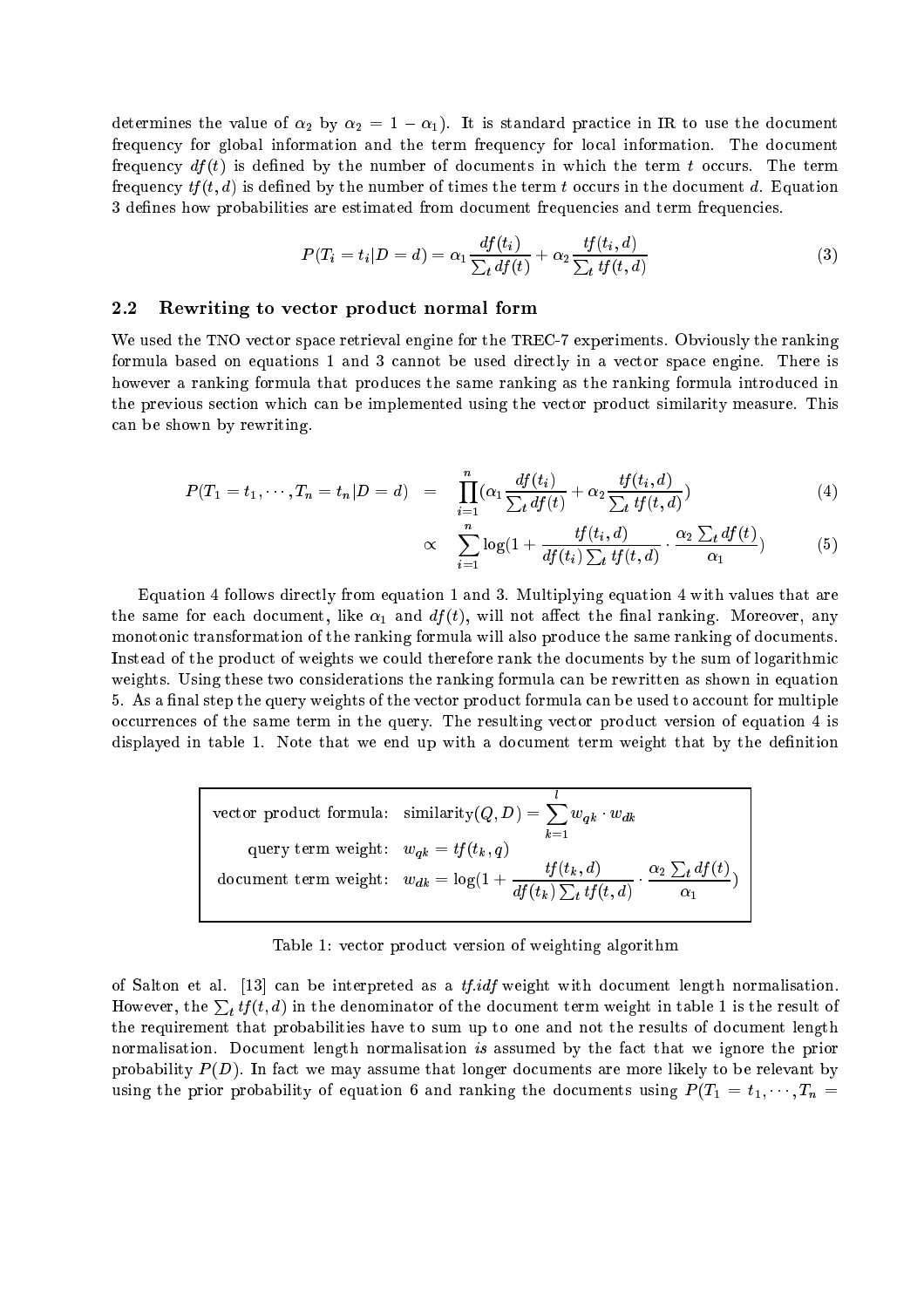$t_n|D = d) \cdot P(D = d).$ 

$$
P(D = d) = \frac{\sum_{t} tf(t, d)}{\sum_{t} \sum_{d} tf(t, d)}
$$
\n
$$
(6)
$$

This results in a weighting algorithm that cannot be rewritten into the vector product normal form. It can however be implemented fairly easily by initialising similarities to  $log(\sum_{i} t f(t, d))$  instead of to zero when processing the query. This version of the weighting algorithm was used in the TREC-7 experiments.

#### 2.3 Pseudo relevance feedback

Supplementary runs were done with a Rocchio-like pseudo relevance feedback. After an initial retrieval run, the top 200 of the weighted index terms extracted from a concatenation of the top 3 documents were added to the query with a ratio of 20 : 3, i.e. the weight of the added terms was multiplied by  $3/20$  before adding. These parameters were determined empirically by experimenting with the English topics of the TREC-6 CLIR track.

### 2.4 Synonyms

We also experimented with query expansion based on synonyms taken from the Van Dale lexical database. The expansion worked well with the TREC-6 CLIR queries, but performed disappointing with the TREC-6 ad-hoc queries. No official run was submitted for this experiment

### 2.5 Experimental setup and results

For the ad-hoc task we built the simplest possible version of the Twenty-One system. We used the TNO vector space engine for indexing and Porters algorithm for stemming. Stopwords were removed from the documents, including words that are frequent in previous TREC topics like relevant and document. Queries were generated automatically from the full topics (title, description and narrative) using the same procedure as used for indexing.

As already mentioned above, the linguistically motivated weighting algorithm has one free parameter that defines the mix of local and global frequency information. We did three pilot experiments using Cranfield, the English CLIR collection topics 1-24 and the TREC-6 ad-hoc collection topics 251-300. The pilot experiments indicated that the best values for  $\alpha_1$  and  $\alpha_2$  are approximately the same for all three collections:  $\alpha_1 = 0.85$  and  $\alpha_2 = 0.15$ . We used these values in the TREC-7 ad-hoc experiments.

| runname           | description                              |
|-------------------|------------------------------------------|
| tno7cbm25         | run using the Cornell version of BM25    |
| tno7tw4           | run using the linguistically motivated   |
|                   | weighting algorithm                      |
| $\text{tno7exp1}$ | run using the linguistically motivated   |
|                   | algorithm with pseudo relevance feedback |

Table 2: description of ad-hoc runs

According to Voorhees and Harman [16] the most popular weighting algorithm in TREC-6 was the Cornell implementation of the Okapi BM25 algorithm [12, 14]. We decided to compare the performance of the new weighting algorithm with the Cornell version of BM25, resulting in the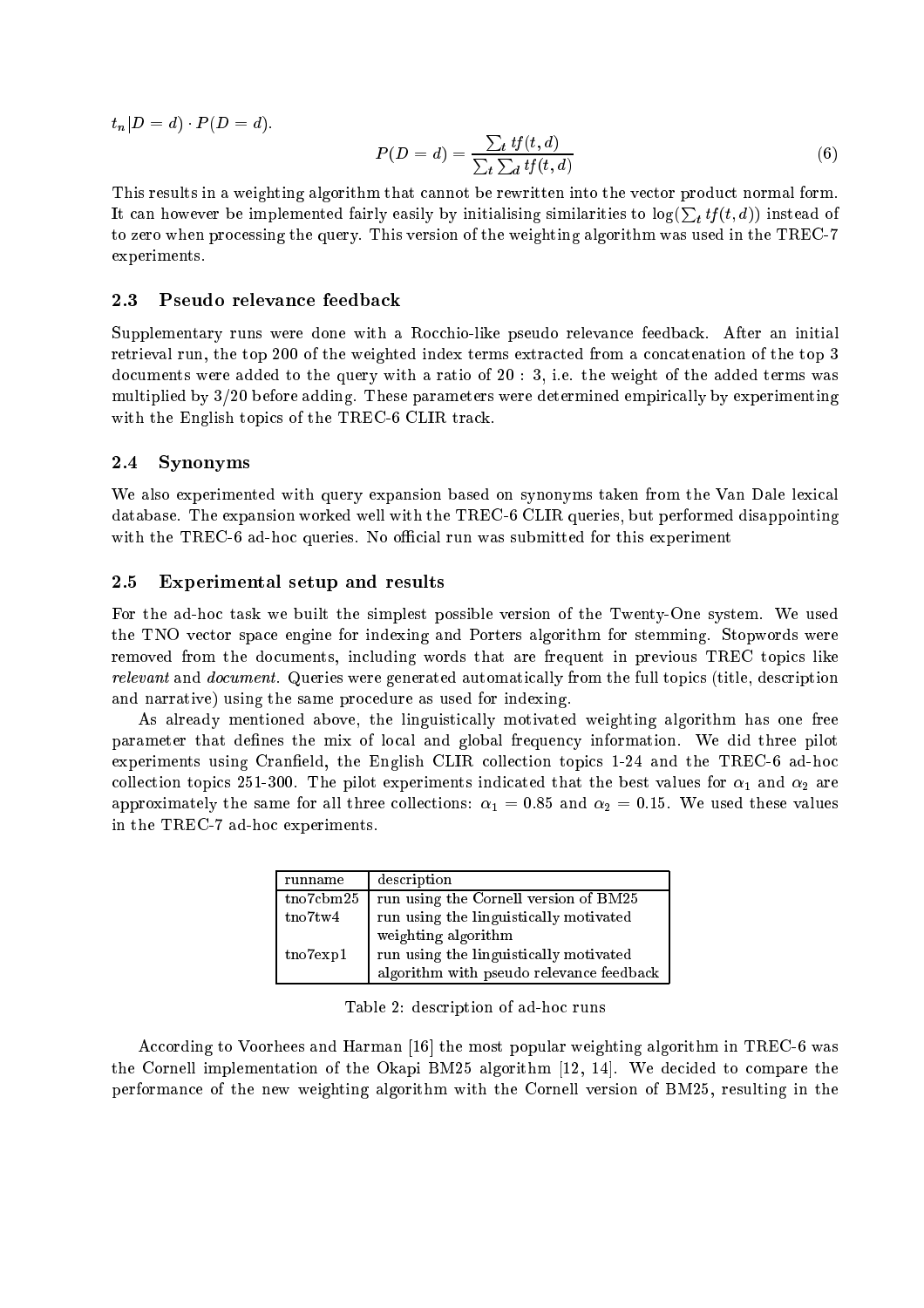first two runs listed in table 2. As a third run we submitted a run that uses the new weighting algorithm and pseudo relevance feedback.

| runname   | avg. prec. |
|-----------|------------|
| tno7cbm25 | 0.2315     |
| tno7tw4   | 0.2490     |
| tno7exp1  | 0.2785     |

Table 3: results of ad-hoc runs

Table 3 lists the results of the three runs on the TREC-7 collection. The results show that the linguistically motivated weighting algorithm outperforms the Cornell version of BM25. The results also show a remarkable performance gain due to pseudo relevance feedback. The pseudo relevance feedback run performed above or equal to median on 44 of the 50 topics.

#### 3 The CLIR task

In TREC-7 we intended to improve our TREC-6 results in the following ways:

- improve the monolingual system,
- improve lexical lookup.
- extend context sensitive disambiguation.

After reassessment of TREC-6 runs and experiments with manual disambiguation, we chose to experiment with an extension of the retrieval model in the direction of boolean interpretation. The manually disambiguated runs gave only a very small improvement in performance whereas initial experiments with a probabilistic interpretation of boolean structured translated queries (cf. sections 3.1 and 3.3) gave promising results on the TREC-6 CLIR topic set [3].

### 3.1 Query translation using the Van Dale dictionaries

The VLIS database from Van Dale Lexicography is a relational database which contains all lexical knowledge that is used for publishing the dictionaries Dutch  $\rightarrow$  foreign language (German, French, English, Spanish). So the database is based on Dutch headwords with translation relations to equivalent lemmas in the foreign languages. The lexical material from the foreign language  $\rightarrow$  Dutch companion dictionaries is not included in the VLIS database. Translation from one TREC language to another will go by using Dutch headwords that have the query words as their translations as interlingua, and then translating the Dutch headwords into one ore more words in the target language.

| language | simple | composit | total |
|----------|--------|----------|-------|
| english  | 260k   | 40k      | 300k  |
| german   | 224k   | 24k      | 248k  |
| french   | 241k   | 23k      | 264k  |
| spanish  | 139k   | 28k      | 167k  |

Table 4: number of translation relations in the VLIS database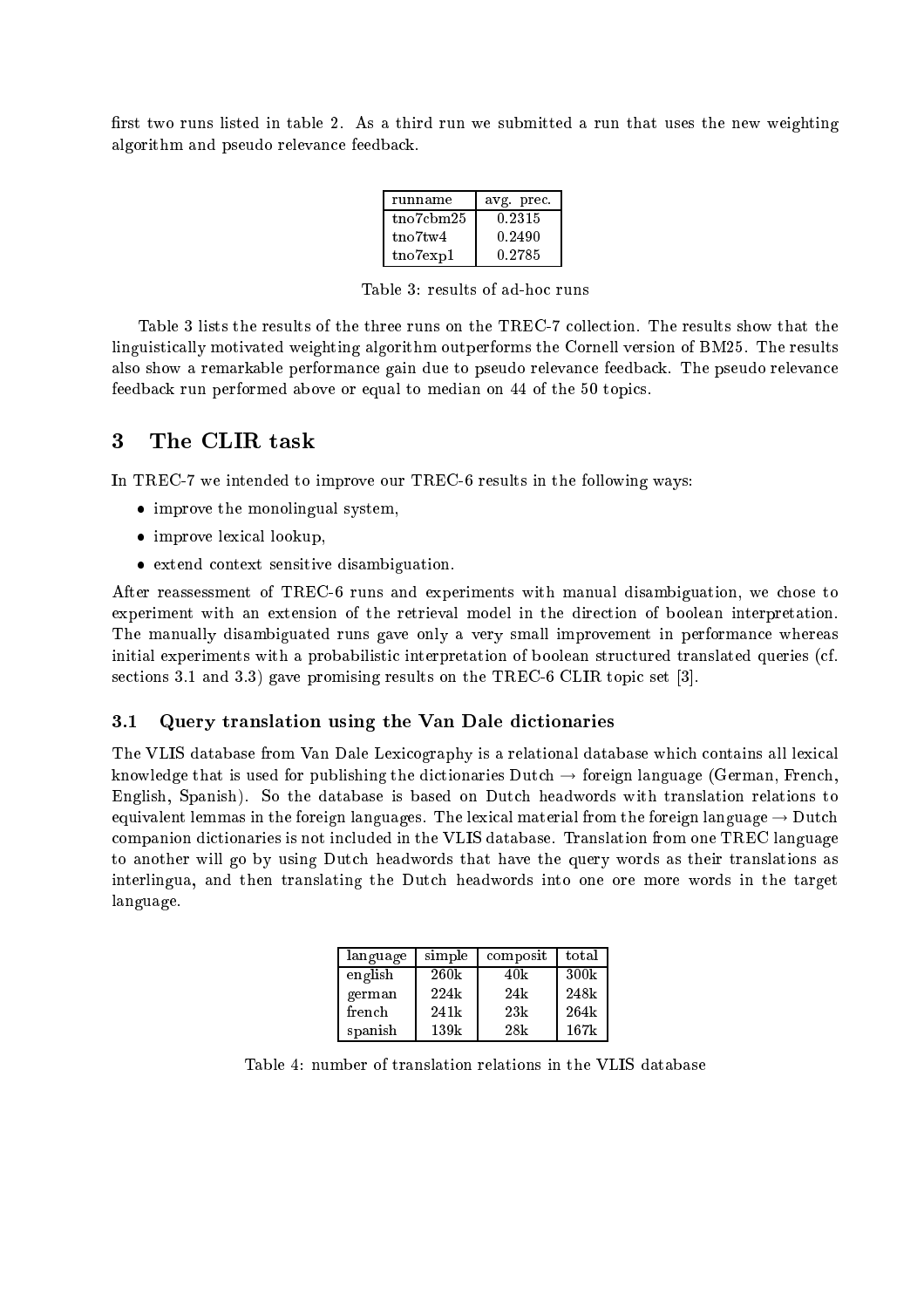The VLIS database contains simple and composite (multi-word) lemmas for 5 languages, Dutch being the pivot language. For Dutch there are 270k entries corresponding to about 513k concepts. These concepts have translations into French, Spanish, German and English. For TREC-7 we only used the simple lemmas. We used the the Xelda toolkit of Xerox Research Centre in Grenoble for tagging and lemmatisation of the topics. Translation of the topics was done in a series of steps:

- 1. Tokenising
- 2. Tagging
- 3. Lemmatisation
- 4. Stopword removal
- 5. Multi stage lexical lookup:
	- Lookup of compounds, subcompounds and compound parts
	- Lookup with and without syntactic constraint
	- Lookup of main / synonym translation
	- Lookup with or without capitalisation
	- Fuzzy lookup (not used in official runs)
- 6. Weighting of translations / Selection of best translation

The weighting of translations is based on the number of occurrences of a certain translation in the dictionary. Some head words carry over to the same translation for different senses. For example the Dutch head word jeugd can be translated to youth in three senses: the sense of 'characteristic', 'time-frame' and 'person'. The sense of 'person' has a synonym translation: youngster. As youth occurs in the dictionary under three senses we assign it a weight that is three times as high as the weight for youngster. Dutch serves as an interlingua, therefore translation can be carried out via several Dutch pivot lemmas. This possibly generates even more occurrences of the same possible translation. The implicit assumption made by weighting translations is that the number of occurrences generated from the dictionary may serve as rough estimates of actual frequencies in parallel corpora. Ideally, if the domain is limited and parallel corpora on the domain are available, weights should be estimated from actual data [4]. Weighting of possible translations is used for structured queries (see section 3.3).

A complication with respect to TREC-6 was the extension of the document base with Italian documents. We decided to use the machine translation system Systran<sup>3</sup> to handle our query translations to Italian. This Web service hosts translation capabilities from and to English for 5 European languages. For the German queries, we used English as a pivot language to translate to Italian because the language pair German-Italian is not available. Morphological stemming of the Italian translations were produced by ETH Zurich.

#### $3.2$ 3.2 Fuzzy expansion of query terms

We developed a fuzzy expansion algorithm based on relative frequencies of letter trigrams and edit distance. This algorithm matches a query term with index terms that are similar but not exactly equal to the query term. This is useful for source language terms that do not have an entry in our dictionary, but do have a similar translation in the target language like domain specic jargon, person names and geographical names. It is also useful for spelling variation and spelling mistakes. We applied two forms of fuzzy expansion, a conservative version where only (translated) query

<sup>3</sup> http://babelsh.altavista.com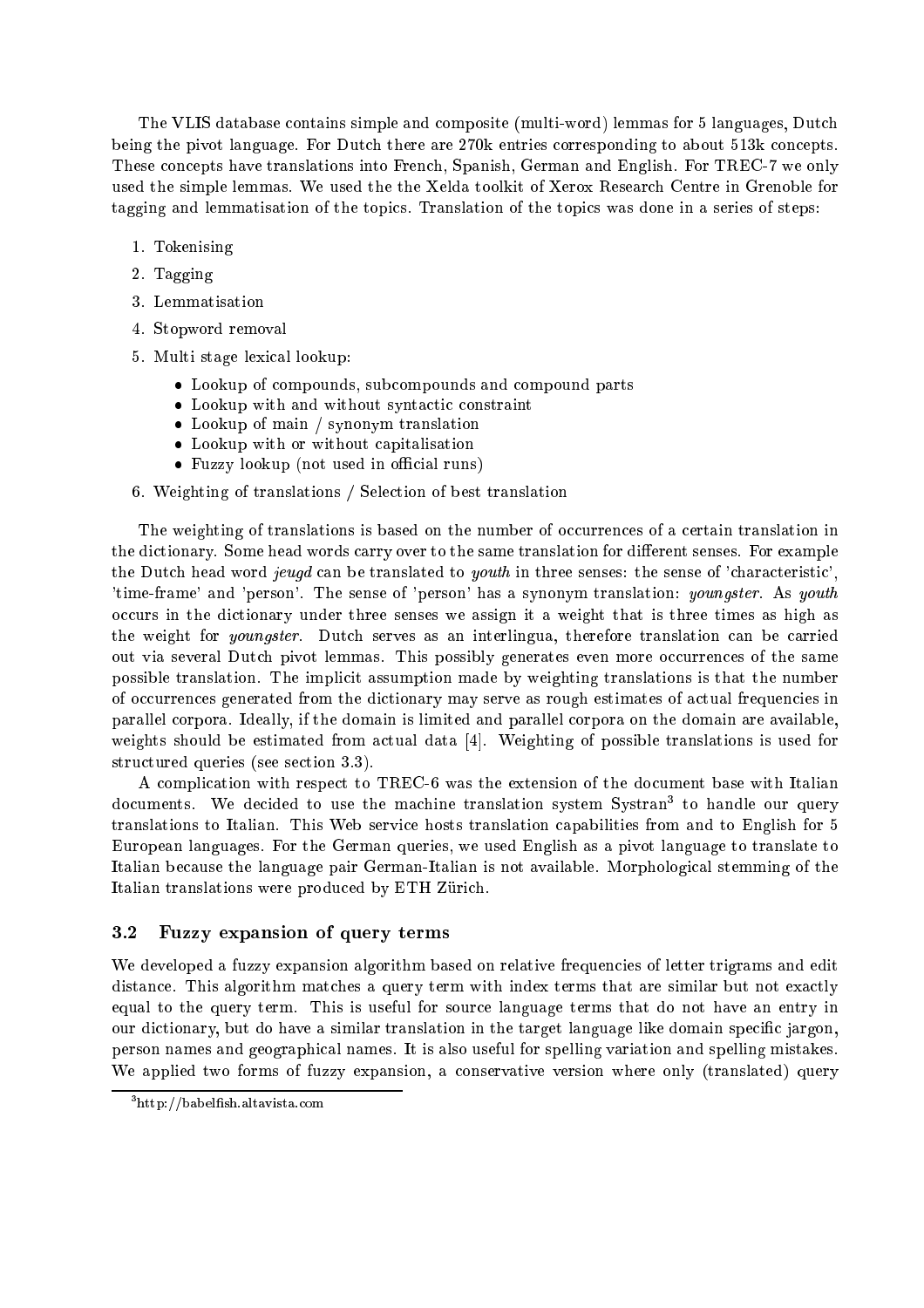terms which are not found in the index are expanded. A more liberal version expanded every query term. The expansions were treated as a single concept by the TNO vector space engine. The fuzzy matching module  ${\rm ISM^4}$  was developed in the  $1970\text{'s}$  at TNO by de Heer [1].

### 3.3 Probabilistic interpretation of boolean queries

For almost every headword the VLIS lexical database gives a number of senses, each with a main translation and synonym translations. Instead of picking the preferred translation from the dictionary, it might be advantageous to use all possible translations to search for relevant documents as this might lead to higher recall. If possible translations are weighted and structured properly the document collection itself can be used for implicit disambiguation of possible translations [5]. Disjunction is a natural operator to combine possible translations of a query term, whereas conjunction is used to link all translations in a way that reflects the original query.

We developed a weighting algorithm that inputs boolean queries in conjunctive normal form and assigns probabilities to documents given these queries. Boolean queries are generated automatically from the topics by translation. The algorithm takes into account the relative frequencies of possible translations which are based on information from the VLIS lexical database as mentioned above. Details of the algorithm will be published in the near future.

### 3.4 Merging of runs

We created a separate index for each language. An alternative approach would be to build one big index on all four collections. The main reason for using four separate indexes is that our experimental setup was still based on experiments with only one target language. There is however a more fundamental reason for using four indexes. From the perspective of the linguistically motivated model of IR it would be silly to build a language model which mixes words of four different languages.

Merging the retrieval runs on separate collections into a combined run is not a trivial problem [6]. For the monolingual case, the problem is known as the *collection fusion problem* [15]: similarities are not comparable across collections because of the incorporation of collection-dependent frequency counts like document frequencies. One solution to the problem is to bias the similarities for each subcollection differently, e.g. by a collection specific linear transformation of the similarities.

We used the following approach to merging. Documents were retrieved from each collection and merged after adding a collection specic constant. The collection specic constant was determined by forcing the average similarities over all 28 topics to be the same for each language collection. The collection specific constant makes sure that, on average, the same number of documents is retrieved from each language. This approach is not an elegant solution to the merging problem. In fact, one could argue that it violates the TREC ad-hoc task description. We incorporated this method anyway to make sure that our contribution to the pool would not be biased towards one or two languages. In the near future we will develop a more elegant merging strategy.

### 3.5 Experimental setup and results

For the CLIR task we were able to use most of the Twenty-One modules. We used the VSM engine for retrieval and the fuzzy index to recover from missing translations and spelling variants of proper names. As a preprocessing step before indexing and translation we used the Xerox morphological tools. The translation of the topics was based on a word by word translation process, using the VLIS lexical database from Van Dale.

<sup>4</sup> ISM: Informatie Sporen Methode <sup>=</sup> Information Trace Method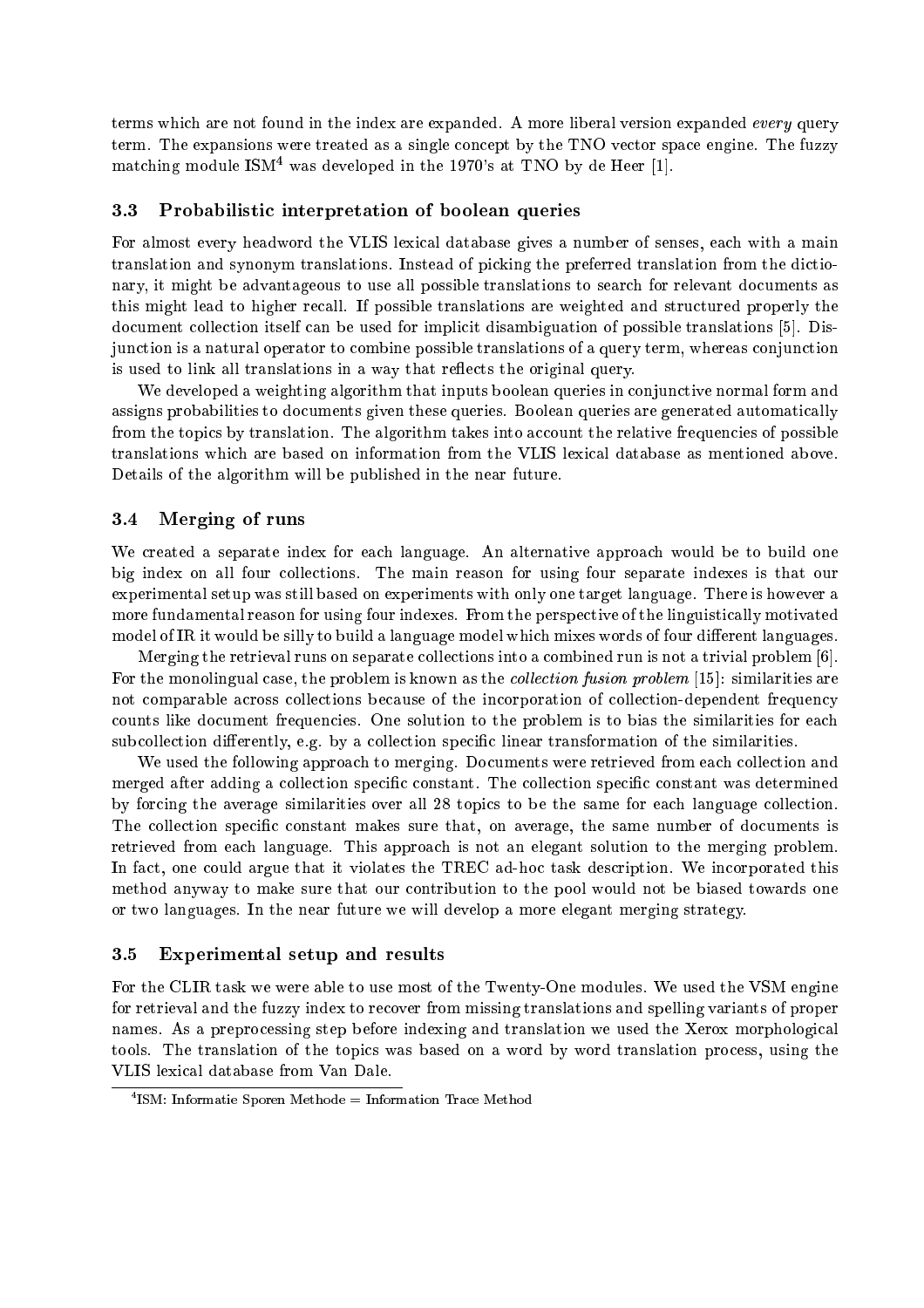| runname  | description                                                            |
|----------|------------------------------------------------------------------------|
| tno7edp  | dictionary preferred translation of English queries into 3 other       |
|          | languages; fuzzy expansion of query terms without dictionary entry     |
| tno7edpx | dictionary preferred translation of English query into 3 other         |
|          | languages; fuzzy expansion of each query term                          |
| tno7egr  | probabilisticly interpreted boolean query of all possible translations |
|          | of the English queries into 3 other languages                          |
| tno7ddp  | dictionary preferred translation of German queries into 3 other        |
|          | languages; fuzzy expansion on query terms without dictionary entry     |
| tno7eef  | dictionary preferred translation of English query into French; fuzzy   |
|          | expansion of query terms without dictionary entry                      |
| tno7mx   | unofficial run: merged run of four monolingual searches; fuzzy         |
|          | expansion of each query term                                           |

Table 5: description of CLIR runs

Table 6 lists the results for our official runs. As a baseline we included  $tno7mx$ , an unofficial run which is based on a merge of 4 monolingual runs. The best result is achieved by tno7egr the probabilistic boolean run. The more liberal fuzzy expansion run also produced improved results. It could be interesting to combine both techniques. The results with the German version of the topics is lower than expected, a topic-wise comparison is needed to assess the cause. tno7eef, the run with English topics in the English and French subcollection has a higher score, probably because of the reasons addressed in section 3.6 and because of the ma jor contribution of the monolingual English run in the merged run.

| runname  | avg. prec. | relative to   |
|----------|------------|---------------|
|          |            | tno7mx $(\%)$ |
| tno7edp  | 0.2716     | 83            |
| tno7edpx | 0.2846     | 87            |
| tno7egr  | 0.3009     | 92            |
| tno7ddp  | 0.2382     | 73            |
| tno7eef  | 0.3404     |               |
| tno7mx   | 0.3282     | 100           |

Table 6: results of CLIR runs

Table 7 shows the results of our monolingual runs which were the building blocks for our merged runs. The table only shows the results on topics that had hits in all four languages: topics 26, 44, 46 and 51 are not included in this evaluation. For the per language evaluation we used the qrels from the merged runs. This will give a distorted picture (more about this aspect in section 3.6) but we think that the qrels are still useful to look at relative performances of runs for a particular language, and to get some idea of the merging effect. The merging effect turned out to be quite impredictable because the ranking of the runs based on column  $6$  is quite different from the ranking based on merged runs (column 7). For the average figure (column 6), the dictionary preferred runs are better than the probabilistic interpreted boolean run. However this ordering is reversed in the official ranking. Apparently the merging procedure that we applied is suboptimal. Further research is needed to explain these results.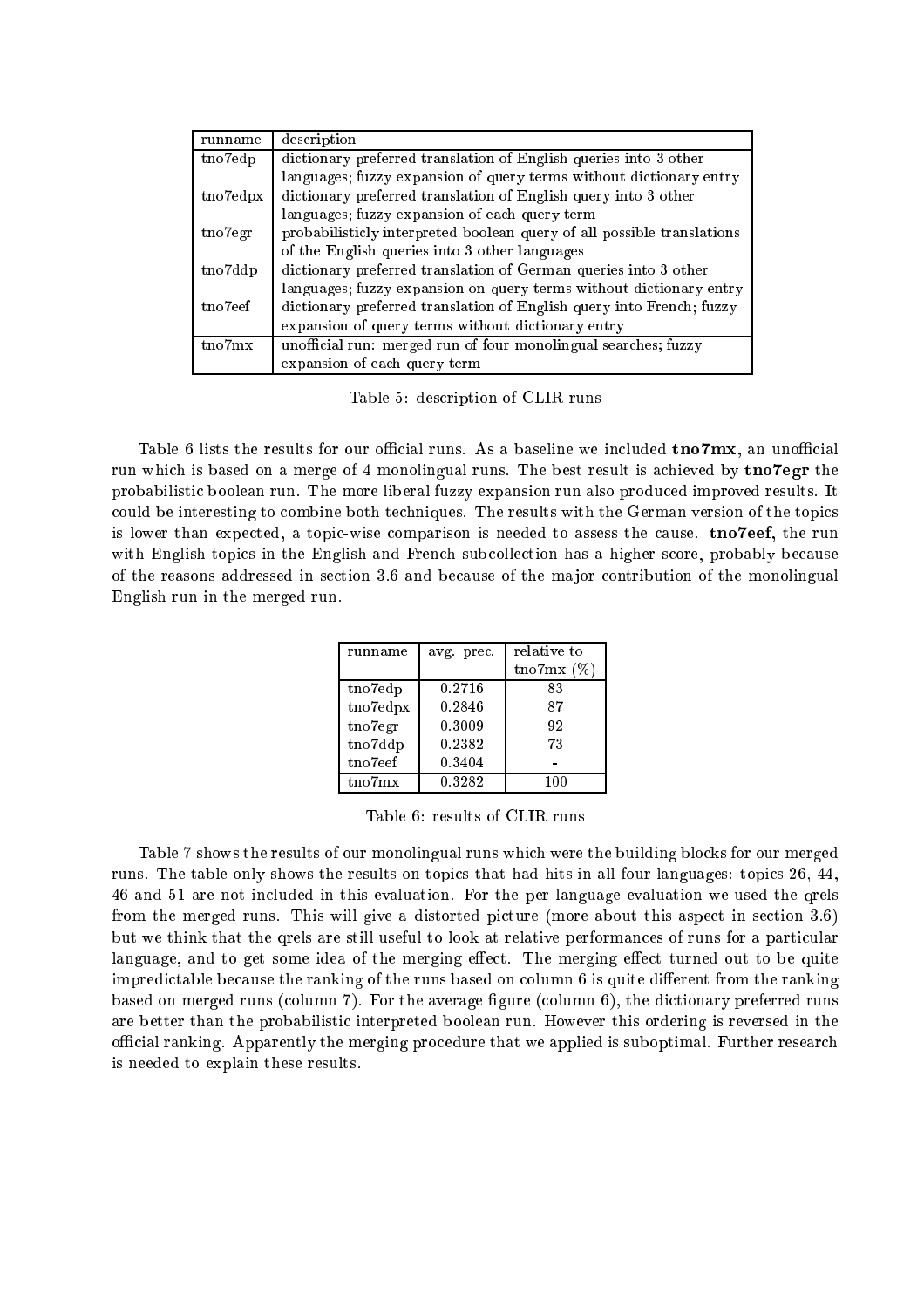| runname             | avg.prec. | avg.prec. | avg.prec. | avg.prec. | average | merged | relat. to   |
|---------------------|-----------|-----------|-----------|-----------|---------|--------|-------------|
|                     | english   | french    | german    | italian   | over 4  |        | avg. $(\%)$ |
| tno7edp             | 0.4923(m) | 0.2893    | 0.2427    | 0.3846    | 0.3522  | 0.2750 | 78          |
| $t$ no $7$ edpx     | 0.4985(m) | 0.2945    | 0.2771    | 0.3927    | 0.3657  | 0.2901 | 79          |
| $t_{\rm 107}$ egr   | 0.4923(m) | 0.3005    | 0.2253    | 0.3846    | 0.3506  | 0.3084 | 88          |
| tno7ddp             | 0.3549    | 0.2452    | 0.4199(m) | 0.3266    | 0.3367  | 0.2573 | 76          |
| $t_{\rm 107}$ mx(m) | 0.4985    | 0.4542    | 0.4187    | 0.4651    | 0.4591  | 0.3569 | 78          |

Table 7: per language performance and the effect of merging on 24 topics TREC-7,  $(m)$  indicates monolingual run

### 3.6 Pool construction

The methodology for pool construction has some important but often neglected assumptions which complicate the evaluation of merging. The pool is based on a merge of the top 100 fraction of the runs which are judged. The assumption is that the pool will contain most relevant documents. Suppose that the average number of relevant documents per query is much larger than 100, then the validity of the assumption is questionable. In that case it is quite probable that a considerable amount of relevant documents is not judged because they are not in the pool. We computed some pool statistics, in particular we looked at the average judged fraction of the collection for each task. This is defined as the number of relevance judgements divided by the product of the number of queries and the collection size. The pool statistics are listed in table 8.

| collection | total   | judged | relevant | no hits  | judged   | judged     | relevant       | no hits  | judged          |
|------------|---------|--------|----------|----------|----------|------------|----------------|----------|-----------------|
|            | docs.   | docs.  | docs.    | in topic | fraction | docs.      | docs.          | 1n       | fraction        |
| english    | 242.866 | 9,810  | 1.689    | 26.46    | 0.0014   | 8.713      | 1.385          | -8       | 0.0015          |
| french     | 141,637 | 6,130  | 991      |          | 0.0015   | $12.663\,$ | 1,518          | 22       | 0.0037          |
| german     | 185,099 | 4.558  | 917      | 26       | 0.0009   | 9,086      | 1,172          | 22       | 0.0020          |
| italian    | 62,359  | 3,062  | 501      | 26.44.51 | 0.0018   |            | $\blacksquare$ |          | $\qquad \qquad$ |
| total      | 631,961 | 23.560 | 4.098    | average: | 0.0013   | 30,462     | 4.075          | average: | 0.0022          |

Table 8: CLIR task statistics (a) 28 topics TREC-7, (b) 24 topics TREC-6

The judged fraction of the ad-hoc task is 0.0030, which means that on average 3 per mill of the document collection has been judged for each query. For this year's CLIR track this figure is 0.0013 on average. This clearly reflects that the CLIR pool is much smaller than the ad-hoc pool. The pool is also smaller than the TREC-6 CLIR pool which has a judged fraction of 0.0022. Conclusion is that results derived from the CLIR pool are less reliable than last year. This might be partly due to the decision to base the pool on merged runs and not on monolingual runs.

The average number of relevant documents per topic is 93.5 in ad-hoc and 146.35 for the merged CLIR collection. For the monolingual subcollections the figures are:  $60$ (EN),  $35$ (FR),  $33$ (DE) and  $18(IT)$ . This means that the "pool validity assumption" is probably violated for the merged CLIR task, meaning that the average precision figures for the merged runs are probably too high.

The figures for the monolingual results in table 7 are probably even more flattered. This can be explained as follows: suppose that we have subcollections of similar size, and that topics have roughly similar amounts of relevant documents in each subcollection. This means that on average only the top 25 documents of each subcollection run is judged in comparison to the top 100 documents for the merged runs. When we apply the qrels of the merged runs pool to the subcollection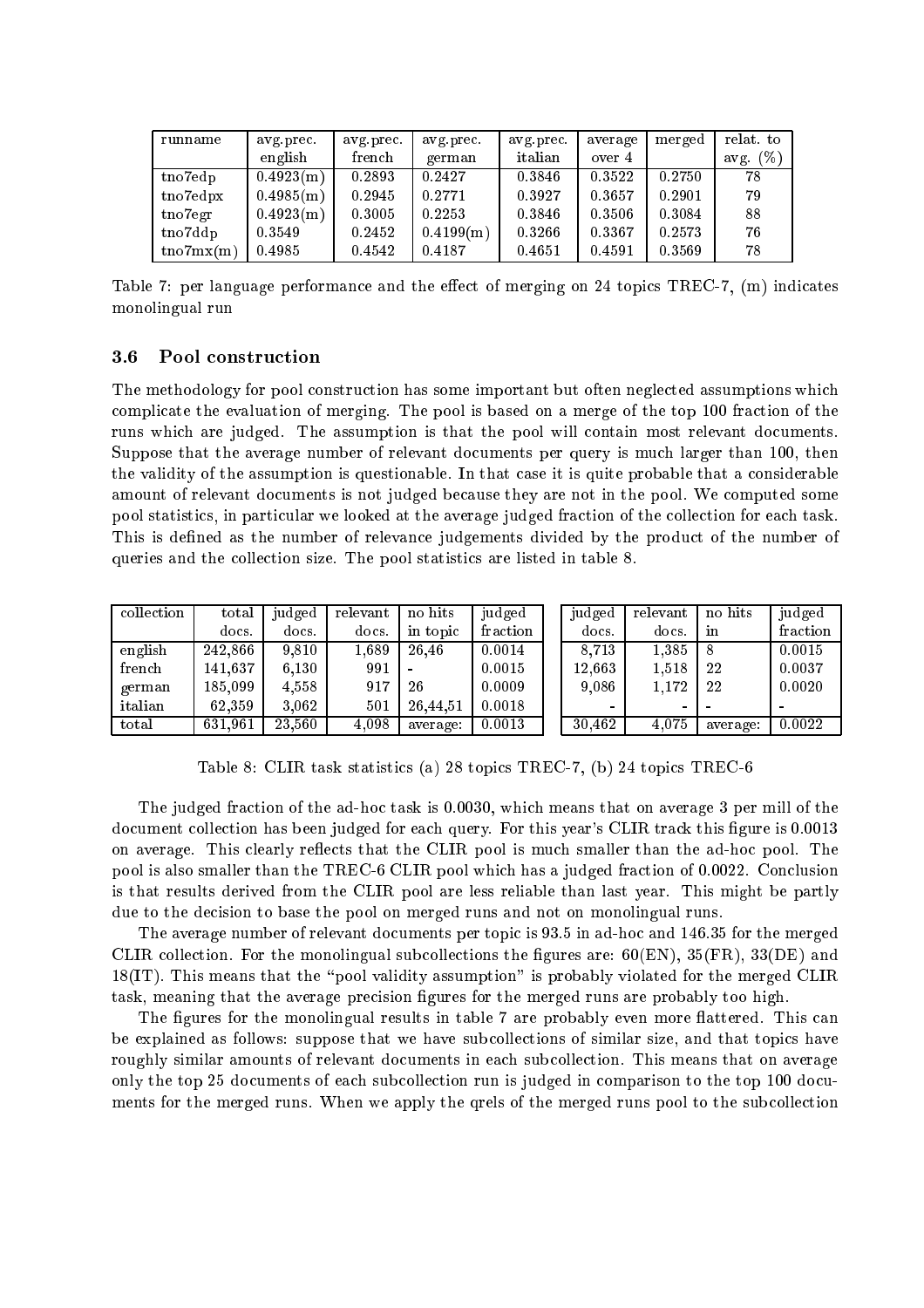runs, the average precision is articially high. Most probably a pool based on the top 100 of subcollection runs would bring in more relevant documents with lower ranks. This explanation also partly accounts for the high score of the merged run on the English French subcollections tno7eef.

## 4 Conclusion and outlook

The new linguistically motivated retrieval model outperforms the popular Cornell BM25 weighting scheme in the ad-hoc task with 7.5 %. Pseudo relevance feedback improves the average precision with an additional 12.7 %. The most successful run in the CLIR task was a probabilistic interpreted boolean run. However, at this point the merging process is ill understood. Evaluation of the merging process is complicated because the qrels of the merged runs cannot be used for a true comparison with subcollection runs. In future CLIR tracks, this problem should be tackled, for example by adding the top 100 documents from subcollection runs to the pool. There is some evidence that the 'probabilistic boolean' approach to CLIR is more successful than the 'dictionary preferred translation' approach. Further research is needed to assess whether 'boolean retrieval' is a better approach to the CLIR problem than disambiguation. A second result of the CLIR evaluation is that ISM (the fuzzy matching algorithm) gives a signicant improvement in performance. The best result was obtained with the liberal variant: each query term is expanded with orthographically close variants, catching spelling variation in proper names and cognates in case of missing translations.

## Acknowledgements

The work reported in this paper is funded in part by the Dutch Telematics Institute project Druid and the EU projects Twenty-One (IE  $2108$ ) and Pop-Eye (LE  $4234$ ). We would like to thank ETH Zürich for stemming the Italian collection, the Italian topics and our translations to Italian. Furthermore we would like to thank Renée Pohlmann and Rudie Ekkelenkamp both from TNO-TPD for their help with manual disambiguation of test runs and data preparation respectively.

## References

- [1] T. de Heer. Quasi comprehension on natural language simulated by means of information traces. Information Processing  $\mathcal{B}$  Management, 15:89-98, 1979.
- [2] D. Hiemstra. A linguistically motivated probabilistic model of information retrieval. In C. Nicolaou and C. Stephanidis, editors, Proceedings of the Second European Conference on Research and Advanced Technology for Digital Libraries  $(ECDL-2)$ , pages 569-584, 1998.
- [3] D. Hiemstra and F.M.G. de Jong. Cross-language retrieval in Twenty-One: using one, some or all possible translations? In Proceedings of the  $14th$  Twente Workshop on Language Technology  $(TWLT-14)$ , pages 19-26, 1998.
- [4] D. Hiemstra, F.M.G. de Jong and W. Kraaij. A domain specific lexicon acquisition tool for cross-language information retrieval. In Proceedings of RIAO'97 Conference on Computer-Assisted Searching on the Internet, pages 255-266, 1997.
- [5] D.A. Hull. Using structured queries for disambiguation in cross-language information retrieval. In AAAI Symposium on Cross-Language Text and Speech Retrieval. American Association for Articial Intelligence, 1997.